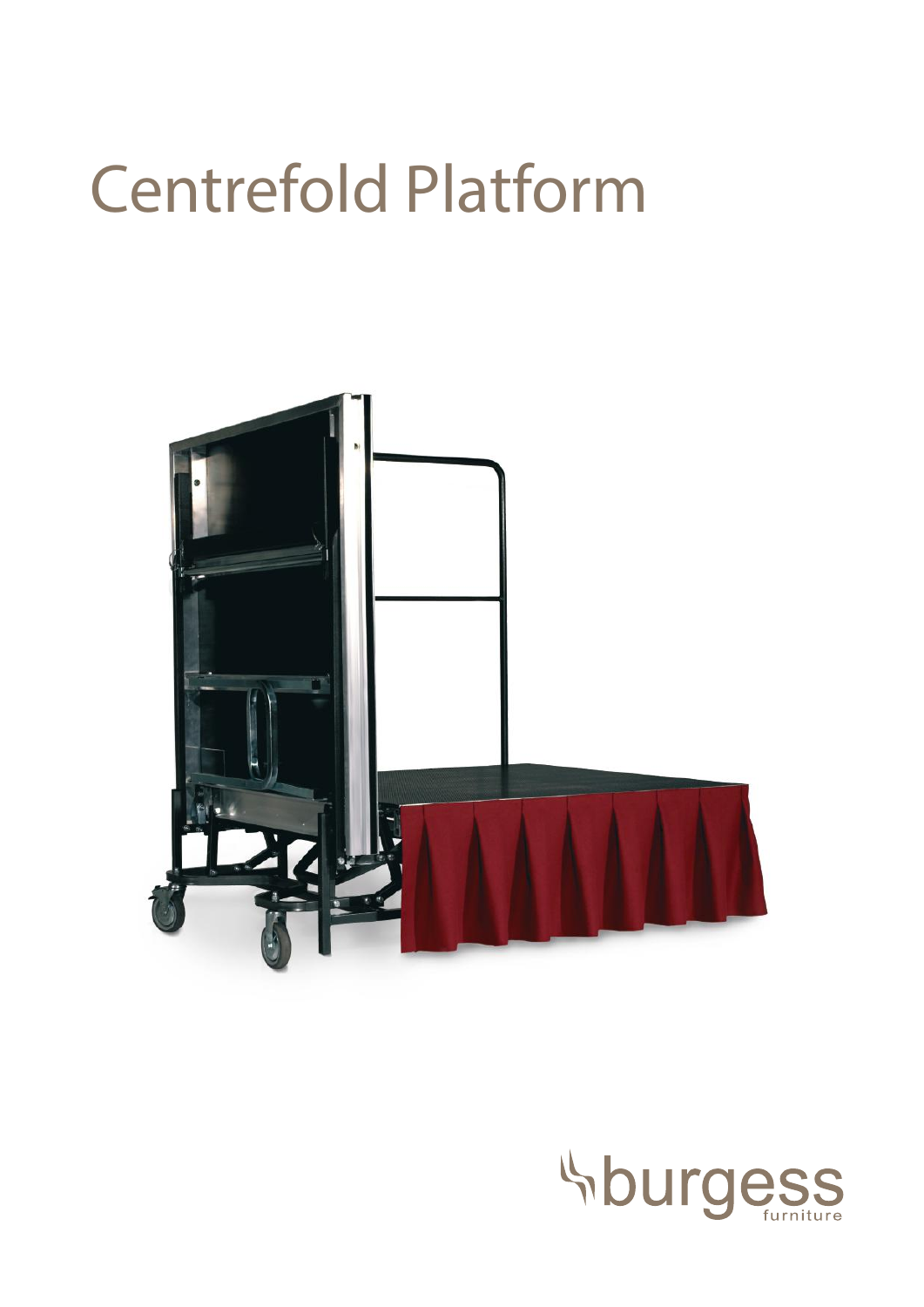



Release leg

Roll platform into position







Repeat on other side for completion

...to floor

Visit our website to view our full demonstration video



# "The Centrefold portable staging system includes many features for easy operation"

The stage has a lightweight but extremely strong extruded aluminium rim assembly, ensuring stability and enhancing manoeuvrability.

The folding mechanism has a positive-lock which ensures the halves of the platform lock securely in their upright position. Additionally, the rim provides integral mounting for a range of quick release accessories.



various heights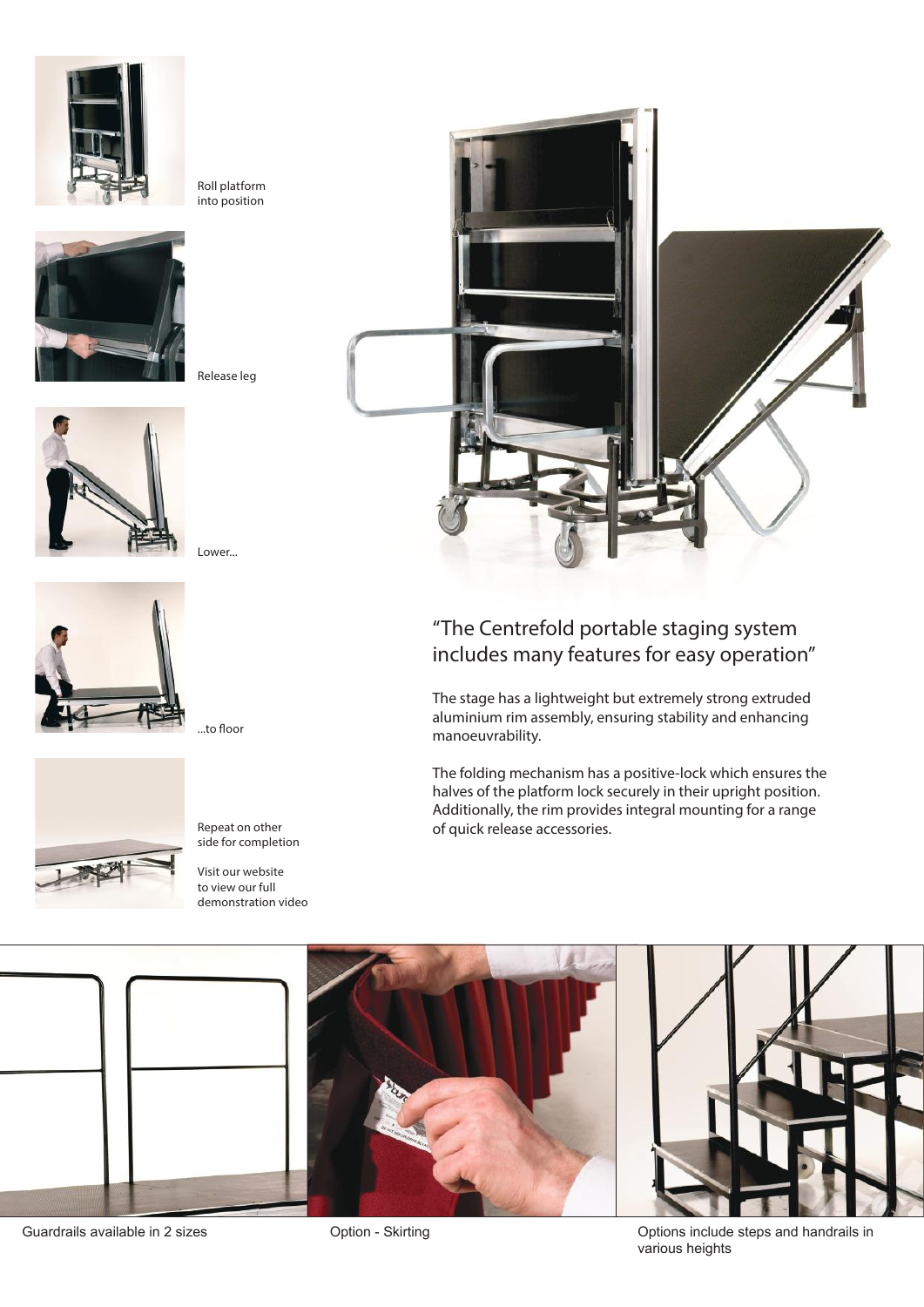

# **Centrefold Platform**

The Centrefold Platform is available in the following sizes and can be nested when folded for compact storage.

| CFP.2412<br>Folded<br>CFP.2418<br>Folded | l · 244cm<br>L: 122cm<br>L: 244cm<br>L: 183cm | W: 122cm<br>D: 59cm<br>W: 183cm<br>D: 59cm |
|------------------------------------------|-----------------------------------------------|--------------------------------------------|
| Dual height:<br>Single height:           | 40-60cm<br>40cm                               |                                            |
| Dual height:<br>Single height:           | 60-80cm<br>60cm                               |                                            |

Please specify height with order.

# **Fascia Panels**

| CFP.F1240<br>CFP.F1260<br>CFP.F1280 | L: 122cm<br>L: 122cm<br>L: 122cm | H: 40cm<br>H: 60cm<br>H: 80cm |
|-------------------------------------|----------------------------------|-------------------------------|
| CFP.F1840                           | L: 183cm                         | H: 40cm                       |
| CFP.F1860                           | L: 183cm                         | H: 60cm                       |
| CFP.F1880                           | L: 183cm                         | H: 80cm                       |

# **Guardrails**

CFP.G12 fits 122cm rim<br>CFP.G18 fits 183cm rim fits 183cm rim

# **Steps**

| CFP.S40<br>CFP.S60 | H:40cm<br>H:60cm | W:91cm<br>W:91cm |
|--------------------|------------------|------------------|
| CFP.S80            | H: 80cm          | W:91cm           |
| Tread depth: 25cm  |                  |                  |

#### **Handrails**

CFP.H40 H: 40cm<br>CFP.H60 H: 60cm CFP.H60 H: 60cm<br>CFP.H80 H: 80cm CFP.H80

Ramps are available on request.

# **Linking**

CFP.LNK

# **Skirting**

Please refer to our brochure and colour card for further details.



Option - Fascia Panels Available in 6 sizes

Aluminium rim, specially designed to accept accessories

Option - Linking